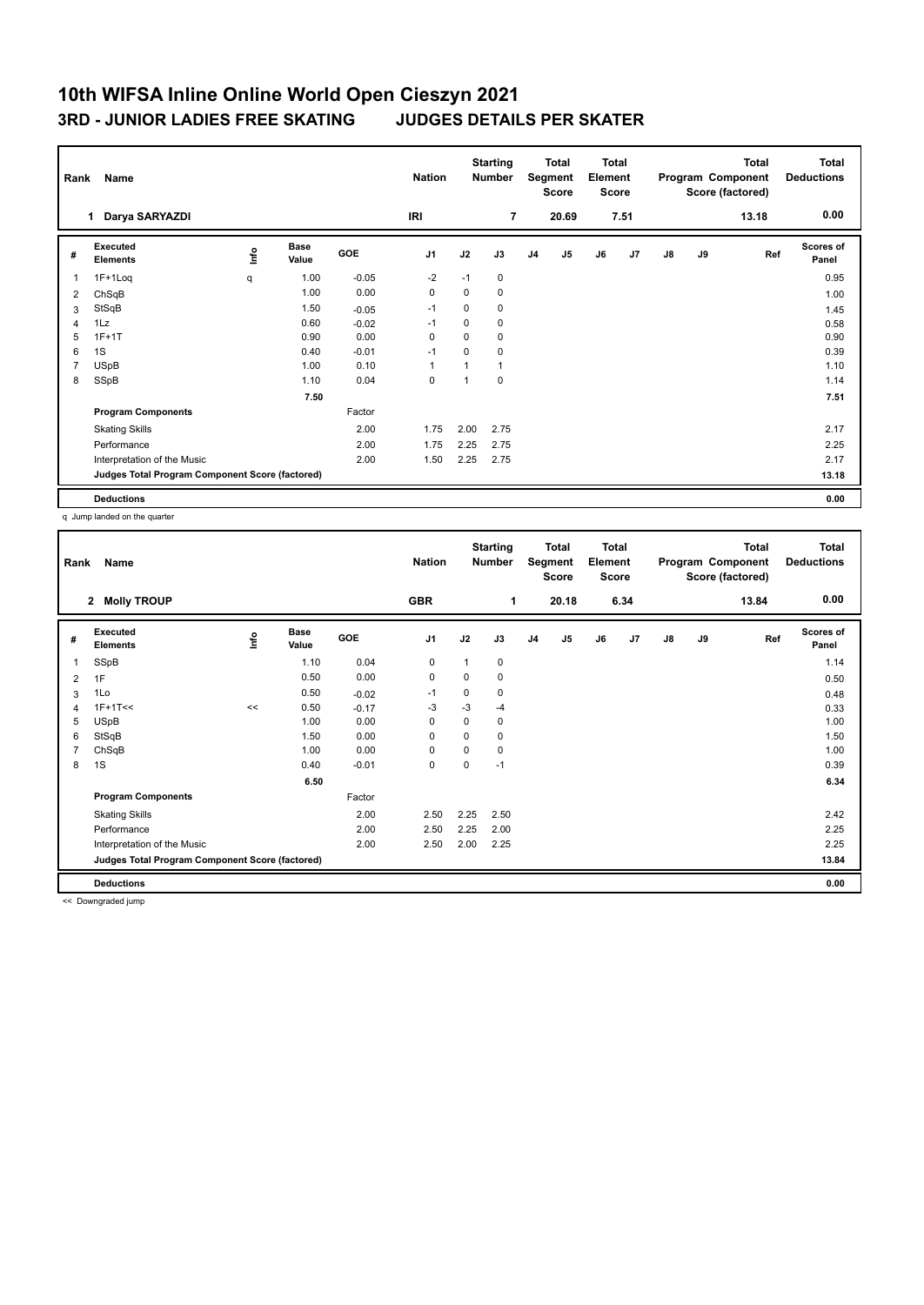| Rank                    | Name                                            |      |                      |                 | <b>Nation</b> |             | <b>Starting</b><br><b>Number</b> |                | <b>Total</b><br>Segment<br><b>Score</b>        | <b>Total</b><br>Element<br><b>Score</b> |      |    |    | <b>Total</b><br>Program Component<br>Score (factored) | <b>Total</b><br><b>Deductions</b> |
|-------------------------|-------------------------------------------------|------|----------------------|-----------------|---------------|-------------|----------------------------------|----------------|------------------------------------------------|-----------------------------------------|------|----|----|-------------------------------------------------------|-----------------------------------|
|                         | 3 Yelysaveta SVYSTUNOVA                         |      |                      |                 | <b>UKR</b>    |             | 5                                |                | 19.67                                          |                                         | 7.51 |    |    | 12.16                                                 | 0.00                              |
| #                       | Executed<br><b>Elements</b>                     | lnfo | <b>Base</b><br>Value | GOE             | J1            | J2          | J3                               | J <sub>4</sub> | J5                                             | J6                                      | J7   | J8 | J9 | Ref                                                   | Scores of<br>Panel                |
| 1                       | 1S                                              |      | 0.40                 | 0.00            | $\mathbf 0$   | $\mathbf 0$ | 0                                |                |                                                |                                         |      |    |    |                                                       | 0.40                              |
| $\overline{2}$          | $1Lz+1T$                                        |      | 1.00                 | $-0.08$         | $-1$          | $\mathbf 0$ | $-3$                             |                |                                                |                                         |      |    |    |                                                       | 0.92                              |
| 3                       | StSqB                                           |      | 1.50                 | $-0.05$         | $-1$          | $\pmb{0}$   | $\mathbf 0$                      |                |                                                |                                         |      |    |    |                                                       | 1.45                              |
| 4                       | <b>USpB</b>                                     |      | 1.00                 | 0.03            | $\pmb{0}$     | $\mathbf 0$ | $\mathbf{1}$                     |                |                                                |                                         |      |    |    |                                                       | 1.03                              |
| 5                       | $1F+1Lo$                                        |      | 1.00                 | $-0.03$         | $\mathbf 0$   | $\mathbf 0$ | $-2$                             |                |                                                |                                         |      |    |    |                                                       | 0.97                              |
| 6                       | ChSqB                                           |      | 1.00                 | 0.00            | $\Omega$      | $\Omega$    | $\mathbf 0$                      |                |                                                |                                         |      |    |    |                                                       | 1.00                              |
| $\overline{\mathbf{7}}$ | 1Lz                                             |      | 0.60                 | 0.00            | $\mathbf 0$   | $\mathbf 0$ | $\mathbf 0$                      |                |                                                |                                         |      |    |    |                                                       | 0.60                              |
| 8                       | SSpB                                            |      | 1.10                 | 0.04            | $\mathbf{1}$  | $\mathbf 0$ | $\mathbf 0$                      |                |                                                |                                         |      |    |    |                                                       | 1.14                              |
|                         |                                                 |      | 7.60                 |                 |               |             |                                  |                |                                                |                                         |      |    |    |                                                       | 7.51                              |
|                         | <b>Program Components</b>                       |      |                      | Factor          |               |             |                                  |                |                                                |                                         |      |    |    |                                                       |                                   |
|                         | <b>Skating Skills</b>                           |      |                      | 2.00            | 1.75          | 1.75        | 2.75                             |                |                                                |                                         |      |    |    |                                                       | 2.08                              |
|                         | Performance                                     |      |                      | 2.00            | 1.75          | 1.75        | 2.50                             |                |                                                |                                         |      |    |    |                                                       | 2.00                              |
|                         | Interpretation of the Music                     |      |                      | 2.00            | 2.00          | 1.50        | 2.50                             |                |                                                |                                         |      |    |    |                                                       | 2.00                              |
|                         | Judges Total Program Component Score (factored) |      |                      |                 |               |             |                                  |                |                                                |                                         |      |    |    |                                                       | 12.16                             |
|                         | <b>Deductions</b>                               |      |                      |                 |               |             |                                  |                |                                                |                                         |      |    |    |                                                       | 0.00                              |
|                         |                                                 |      |                      |                 |               |             |                                  |                |                                                |                                         |      |    |    |                                                       |                                   |
| Rank                    | Name                                            |      |                      |                 | <b>Nation</b> |             | <b>Starting</b><br><b>Number</b> |                | <b>Total</b><br><b>Segment</b><br><b>Score</b> | <b>Total</b><br>Element<br><b>Score</b> |      |    |    | <b>Total</b><br>Program Component<br>Score (factored) | <b>Total</b><br><b>Deductions</b> |
|                         | 4 Sarah O'SULLIVAN                              |      |                      |                 | <b>IRL</b>    |             | $\mathbf 2$                      |                | 19.30                                          |                                         | 7.14 |    |    | 12.16                                                 | 0.00                              |
| #                       | Executed<br><b>Elements</b>                     | lnfo | Base<br>Value        | <b>GOE</b>      | J1            | J2          | J3                               | J <sub>4</sub> | J5                                             | J6                                      | J7   | J8 | J9 | Ref                                                   | <b>Scores of</b><br>Panel         |
| $\mathbf{1}$            | 1Lz                                             |      | 0.60                 | 0.00            | $\pmb{0}$     | $\mathbf 0$ | 0                                |                |                                                |                                         |      |    |    |                                                       | 0.60                              |
|                         |                                                 |      | 1.50                 | $-0.05$         | $\mathbf 0$   | $\mathbf 0$ | $-1$                             |                |                                                |                                         |      |    |    |                                                       |                                   |
| $\overline{\mathbf{c}}$ | StSqB<br>1Lo                                    |      | 0.50                 |                 | $\pmb{0}$     | $\mathbf 0$ | $\mathbf 0$                      |                |                                                |                                         |      |    |    |                                                       | 1.45                              |
| 3<br>4                  | $1S+1T$                                         |      | 0.80                 | 0.00<br>$-0.03$ | $\mathbf 0$   | $\mathbf 0$ | $-2$                             |                |                                                |                                         |      |    |    |                                                       | 0.50<br>0.77                      |
| 5                       | <b>USpB</b>                                     |      | 1.00                 | 0.00            | $\mathbf 0$   | $\mathbf 0$ | $\mathbf 0$                      |                |                                                |                                         |      |    |    |                                                       | 1.00                              |
| 6                       | $1F+1T$                                         |      | 0.90                 | $-0.05$         | 0             | $\mathbf 0$ | -3                               |                |                                                |                                         |      |    |    |                                                       | 0.85                              |
| $\overline{7}$          | ChSqB                                           |      | 1.00                 | 0.00            | $\mathbf 0$   | $\mathbf 0$ | $\mathbf 0$                      |                |                                                |                                         |      |    |    |                                                       | 1.00                              |
| 8                       | <b>USpB</b>                                     |      | 1.00                 | $-0.03$         | $\Omega$      | 0           | $-1$                             |                |                                                |                                         |      |    |    |                                                       | 0.97                              |
|                         |                                                 |      | 7.30                 |                 |               |             |                                  |                |                                                |                                         |      |    |    |                                                       | 7.14                              |
|                         | <b>Program Components</b>                       |      |                      | Factor          |               |             |                                  |                |                                                |                                         |      |    |    |                                                       |                                   |
|                         | <b>Skating Skills</b>                           |      |                      | 2.00            | 2.00          | 2.00        | 2.00                             |                |                                                |                                         |      |    |    |                                                       | 2.00                              |
|                         | Performance                                     |      |                      | 2.00            | 2.00          | 2.00        | 2.25                             |                |                                                |                                         |      |    |    |                                                       | 2.08                              |
|                         | Interpretation of the Music                     |      |                      | 2.00            | 2.25          | 1.75        | 2.00                             |                |                                                |                                         |      |    |    |                                                       | 2.00                              |
|                         | Judges Total Program Component Score (factored) |      |                      |                 |               |             |                                  |                |                                                |                                         |      |    |    |                                                       | 12.16                             |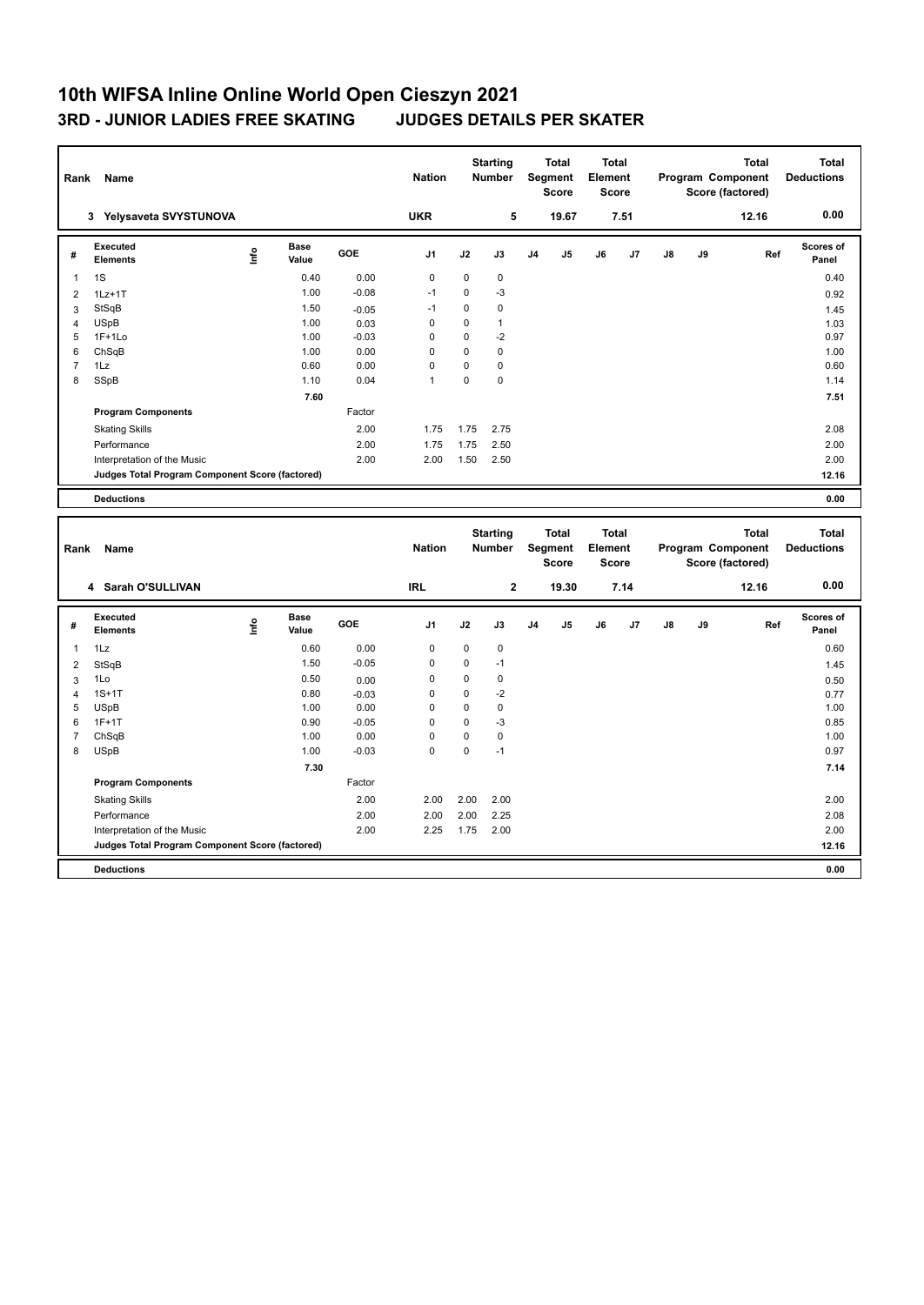| Name<br>Rank   |                                                 |      |                      |            |                |             | <b>Starting</b><br>Total<br><b>Number</b><br>Segment<br><b>Score</b> |                | <b>Total</b><br>Element<br><b>Score</b> |    | <b>Total</b><br>Program Component<br>Score (factored) |    |    | <b>Total</b><br><b>Deductions</b> |                    |
|----------------|-------------------------------------------------|------|----------------------|------------|----------------|-------------|----------------------------------------------------------------------|----------------|-----------------------------------------|----|-------------------------------------------------------|----|----|-----------------------------------|--------------------|
|                | 5 Lucy COUGHLAN                                 |      |                      |            | <b>IRL</b>     |             | 4                                                                    |                | 19.08                                   |    | 6.42                                                  |    |    | 12.66                             | 0.00               |
| #              | Executed<br><b>Elements</b>                     | lnfo | <b>Base</b><br>Value | <b>GOE</b> | J <sub>1</sub> | J2          | J3                                                                   | J <sub>4</sub> | J <sub>5</sub>                          | J6 | J <sub>7</sub>                                        | J8 | J9 | Ref                               | Scores of<br>Panel |
| 1              | SSpB                                            |      | 1.10                 | $-0.22$    | $-2$           | $-1$        | $-3$                                                                 |                |                                         |    |                                                       |    |    |                                   | 0.88               |
| 2              | 1Lze                                            | e    | 0.48                 | $-0.11$    | $-3$           | $-1$        | $-3$                                                                 |                |                                         |    |                                                       |    |    |                                   | 0.37               |
| 3              | 1F                                              |      | 0.50                 | $-0.07$    | $-3$           | $-1$        | 0                                                                    |                |                                         |    |                                                       |    |    |                                   | 0.43               |
| $\overline{4}$ | ChSqB                                           |      | 1.00                 | 0.00       | 0              | $\mathbf 0$ | 0                                                                    |                |                                         |    |                                                       |    |    |                                   | 1.00               |
| 5              | $1S+1T$                                         |      | 0.80                 | $-0.03$    | $\mathbf 0$    | $\mathbf 0$ | $-2$                                                                 |                |                                         |    |                                                       |    |    |                                   | 0.77               |
| 6              | StSqB                                           |      | 1.50                 | 0.00       | 0              | $\Omega$    | 0                                                                    |                |                                         |    |                                                       |    |    |                                   | 1.50               |
| $\overline{7}$ | 1Lo                                             |      | 0.50                 | $-0.03$    | 0              | $\mathbf 0$ | $-2$                                                                 |                |                                         |    |                                                       |    |    |                                   | 0.47               |
| 8              | <b>USpB</b>                                     |      | 1.00                 | 0.00       | 0              | 0           | 0                                                                    |                |                                         |    |                                                       |    |    |                                   | 1.00               |
|                |                                                 |      | 6.88                 |            |                |             |                                                                      |                |                                         |    |                                                       |    |    |                                   | 6.42               |
|                | <b>Program Components</b>                       |      |                      | Factor     |                |             |                                                                      |                |                                         |    |                                                       |    |    |                                   |                    |
|                | <b>Skating Skills</b>                           |      |                      | 2.00       | 2.00           | 2.00        | 2.00                                                                 |                |                                         |    |                                                       |    |    |                                   | 2.00               |
|                | Performance                                     |      |                      | 2.00       | 2.00           | 1.75        | 2.50                                                                 |                |                                         |    |                                                       |    |    |                                   | 2.08               |
|                | Interpretation of the Music                     |      |                      | 2.00       | 2.25           | 2.00        | 2.50                                                                 |                |                                         |    |                                                       |    |    |                                   | 2.25               |
|                | Judges Total Program Component Score (factored) |      |                      |            |                |             |                                                                      |                |                                         |    |                                                       |    |    |                                   | 12.66              |
|                | <b>Deductions</b>                               |      |                      |            |                |             |                                                                      |                |                                         |    |                                                       |    |    |                                   | 0.00               |

e Wrong edge

| Rank | Name                                            |         |                      |         | <b>Nation</b>  |             | <b>Starting</b><br><b>Number</b> |                | Total<br>Segment<br><b>Score</b> | <b>Total</b><br>Element<br><b>Score</b> |      |    |    | <b>Total</b><br>Program Component<br>Score (factored) | <b>Total</b><br><b>Deductions</b> |
|------|-------------------------------------------------|---------|----------------------|---------|----------------|-------------|----------------------------------|----------------|----------------------------------|-----------------------------------------|------|----|----|-------------------------------------------------------|-----------------------------------|
|      | <b>Maryna NYCHYTAILO</b><br>6                   |         |                      |         | <b>UKR</b>     |             | 8                                |                | 18.59                            |                                         | 5.93 |    |    | 12.66                                                 | 0.00                              |
| #    | Executed<br><b>Elements</b>                     | ١nf٥    | <b>Base</b><br>Value | GOE     | J <sub>1</sub> | J2          | J3                               | J <sub>4</sub> | J <sub>5</sub>                   | J6                                      | J7   | J8 | J9 | Ref                                                   | <b>Scores of</b><br>Panel         |
| 1    | 1Lz                                             |         | 0.60                 | $-0.08$ | 0              | $-1$        | $-3$                             |                |                                  |                                         |      |    |    |                                                       | 0.52                              |
| 2    | ChSq                                            |         | 0.00                 | 0.00    | ٠              |             |                                  |                |                                  |                                         |      |    |    |                                                       | 0.00                              |
| 3    | 1F                                              |         | 0.50                 | 0.00    | $\mathbf 0$    | $\mathbf 0$ | 0                                |                |                                  |                                         |      |    |    |                                                       | 0.50                              |
| 4    | SSpB                                            |         | 1.10                 | 0.04    | 0              | 1           | 0                                |                |                                  |                                         |      |    |    |                                                       | 1.14                              |
| 5    | StSqB                                           |         | 1.50                 | 0.00    | $\mathbf 0$    | $\Omega$    | 0                                |                |                                  |                                         |      |    |    |                                                       | 1.50                              |
| 6    | $1F+1Lo$                                        |         | 1.00                 | $-0.05$ | $-2$           | $-1$        | $\mathbf 0$                      |                |                                  |                                         |      |    |    |                                                       | 0.95                              |
| 7    | $1Lo*+1T$                                       | $\star$ | 0.40                 | $-0.01$ | 0              | $-1$        | 0                                |                |                                  |                                         |      |    |    |                                                       | 0.39                              |
| 8    | <b>USpB</b>                                     |         | 1.00                 | $-0.07$ | $-1$           | 0           | $-1$                             |                |                                  |                                         |      |    |    |                                                       | 0.93                              |
|      |                                                 |         | 6.10                 |         |                |             |                                  |                |                                  |                                         |      |    |    |                                                       | 5.93                              |
|      | <b>Program Components</b>                       |         |                      | Factor  |                |             |                                  |                |                                  |                                         |      |    |    |                                                       |                                   |
|      | <b>Skating Skills</b>                           |         |                      | 2.00    | 1.75           | 2.00        | 2.75                             |                |                                  |                                         |      |    |    |                                                       | 2.17                              |
|      | Performance                                     |         |                      | 2.00    | 2.00           | 1.75        | 2.50                             |                |                                  |                                         |      |    |    |                                                       | 2.08                              |
|      | Interpretation of the Music                     |         |                      | 2.00    | 1.75           | 1.75        | 2.75                             |                |                                  |                                         |      |    |    |                                                       | 2.08                              |
|      | Judges Total Program Component Score (factored) |         |                      |         |                |             |                                  |                |                                  |                                         |      |    |    |                                                       | 12.66                             |
|      | <b>Deductions</b>                               |         |                      |         |                |             |                                  |                |                                  |                                         |      |    |    |                                                       | 0.00                              |

\* Invalid element